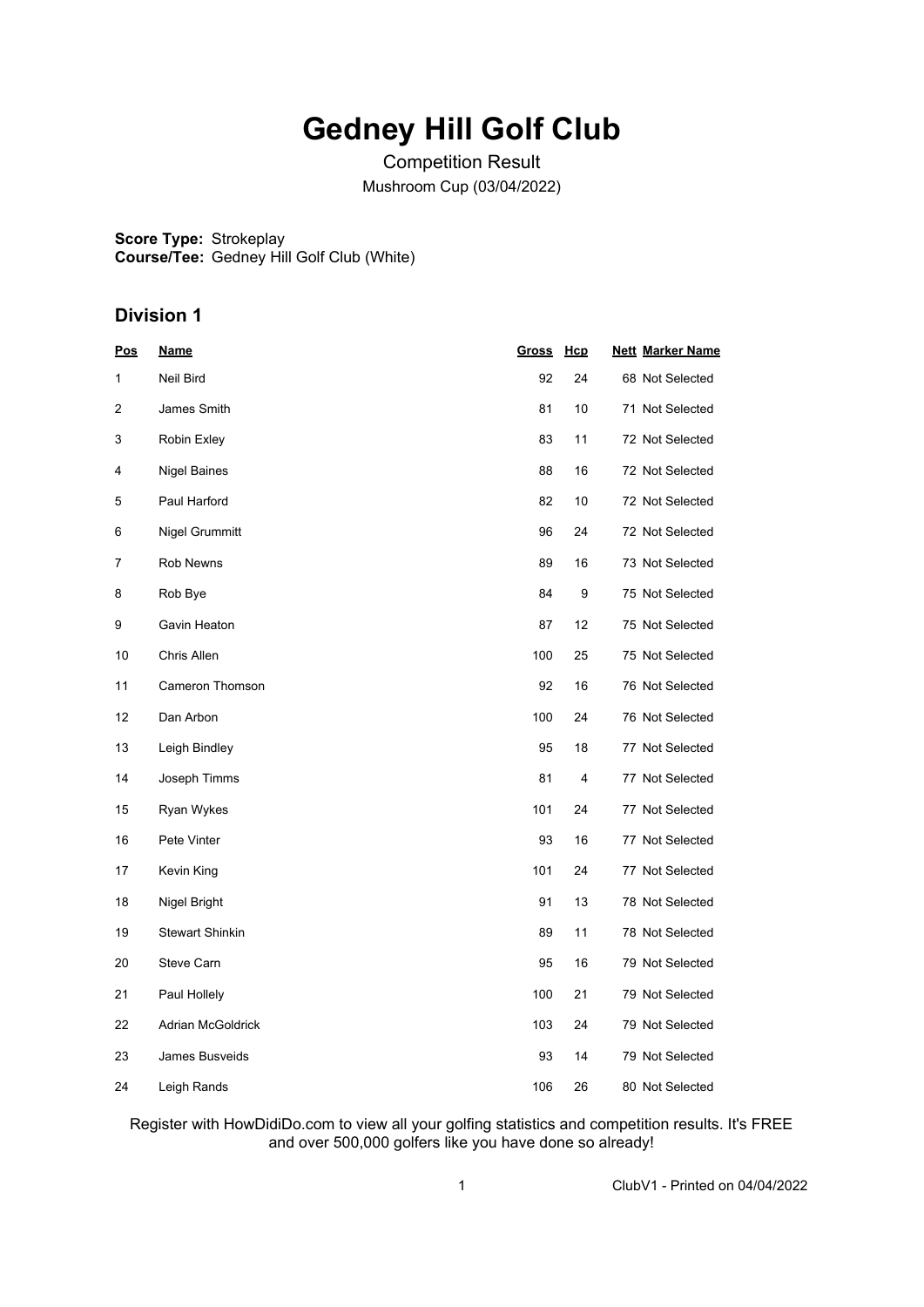**Score Type:** Strokeplay **Course/Tee:** Gedney Hill Golf Club (White)

#### **Division 1**

| <b>Pos</b> | <b>Name</b>           | <b>Gross</b> | <u>Hcp</u> | <b>Nett Marker Name</b> |
|------------|-----------------------|--------------|------------|-------------------------|
| 25         | <b>Steve Carter</b>   | 105          | 25         | 80 Not Selected         |
| 26         | Eric Cowles           | 102          | 22         | 80 Not Selected         |
| 27         | <b>Adam Britton</b>   | 91           | 11         | 80 Not Selected         |
| 28         | <b>Stuart Turnell</b> | 103          | 15         | 88 Not Selected         |
| 29         | Stephen Crane         | NR           | 11         | NR Not Selected         |
| 30         | <b>Steve Sayer</b>    | ΝR           | 10         | NR Not Selected         |

Register with HowDidiDo.com to view all your golfing statistics and competition results. It's FREE and over 500,000 golfers like you have done so already!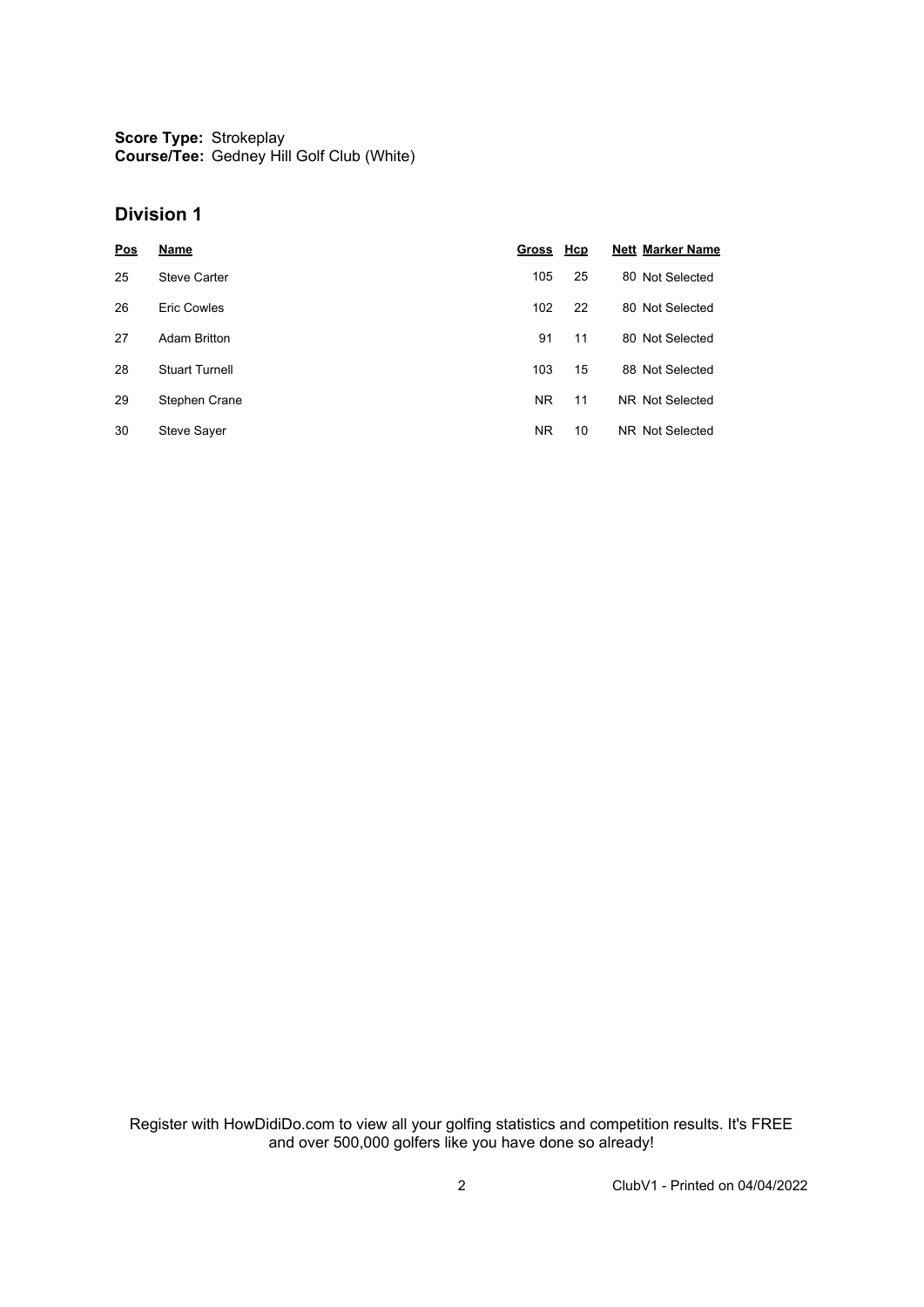# **Gedney Hill Golf Club**

### Twos Analysis Mushroom Cup on 03/04/2022

| <b>Player Name</b>   | <b>Handicap</b> | Hole  |
|----------------------|-----------------|-------|
| <b>Division</b><br>1 |                 |       |
| Pete Vinter          | 16              | 2@3rd |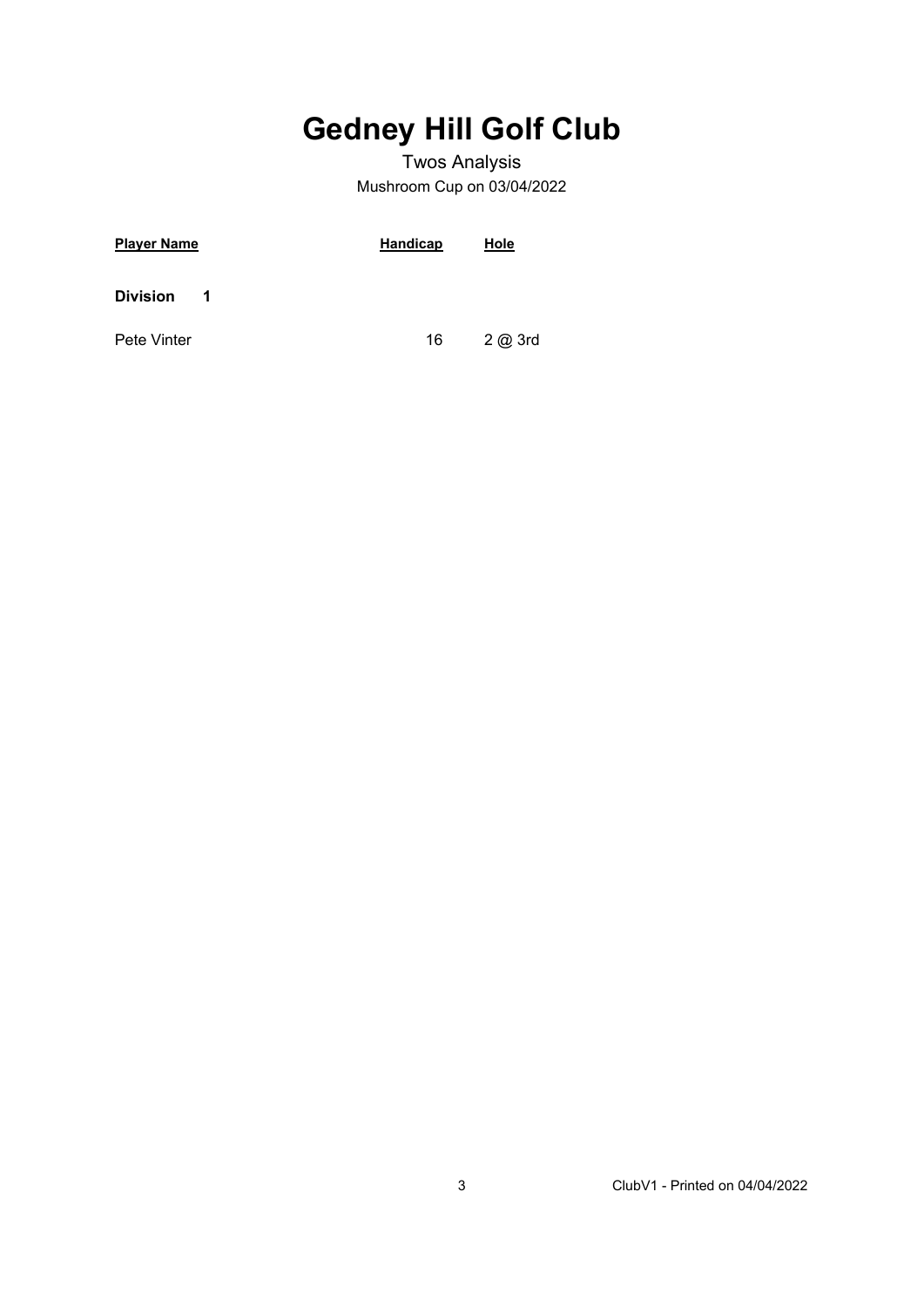## **Gedney Hill Golf Club**

Competition Audit Report

Mushroom Cup played over the Gedney Hill Golf Club on 03/04/2022

|              |                          | Hole No. | 1 | $\mathbf 2$    | 3  | 4              | 5              | 6         | 7  | 8         | 9 | 10 | 11 | 12 | 13             | 14             | 15        | 16        | 17              | 18              |     |
|--------------|--------------------------|----------|---|----------------|----|----------------|----------------|-----------|----|-----------|---|----|----|----|----------------|----------------|-----------|-----------|-----------------|-----------------|-----|
|              |                          | S.I.     | 8 | 4              | 12 | 14             | 16             | 10        | 18 | 2         | 6 | 15 | 11 | 9  |                | 3              |           | 17        | 5               | 13              |     |
| Rec.         | <b>Name</b>              | Par      | 4 | 4              | 3  | 3              | 4              | 4         | 4  | 4         | 4 | 4  | 3  | 3  | 4              | 4              | 5         | 4         | 5               | 4               |     |
| 811          | Chris Allen              | (25)     | 4 | 6              | 4  | $\overline{4}$ | 7              | 8         | 4  | 5         | 4 | 6  | 4  | 4  | 5              | 5              | 8         | 5         | 13              | $\overline{4}$  | 100 |
| 834          | Dan Arbon                | (24)     | 7 | 6              | 6  | 3              | 4              | 5         | 5  | 5         | 5 | 5  | 7  | 3  | 8              | 5              | 7         | 6         | 7               | 6               | 100 |
| 15           | <b>Nigel Baines</b>      | (16)     | 5 | 6              | 4  | 4              | 4              | 5         | 5  | 6         | 5 | 6  | 3  | 4  | 5              | 5              | 6         | 4         | $\,6$           | 5               | 88  |
| 528          | Leigh Bindley            | (18)     | 4 | 6              | 7  | 3              | 6              | 6         | 5  | 5         | 5 | 5  | 5  | 5  | 5              | 5              | 6         | 4         | 8               | 5               | 95  |
| 31           | <b>Neil Bird</b>         | (24)     | 6 | 5              | 4  | 4              | 4              | 5         | 5  | 5         | 6 | 4  | 5  | 3  | $\overline{7}$ | 6              | 7         | 5         | $\,6$           | 5               | 92  |
| 85           | Nigel Bright             | (13)     | 5 | 6              | 7  | 4              | 4              | 6         | 5  | 6         | 3 | 3  | 3  | 3  | $\,6\,$        | 5              | 8         | 5         | $\,6\,$         | $6\phantom{1}6$ | 91  |
| 4            | <b>Adam Britton</b>      | (11)     | 7 | 6              | 3  | 3              | 6              | 5         | 4  | 4         | 5 | 5  | 3  | 3  | 4              | 7              | 9         | 5         | 5               | $\overline{7}$  | 91  |
| 245          | <b>James Busveids</b>    | (14)     | 5 | 6              | 3  | 3              | 4              | 5         | 5  | 5         | 8 | 6  | 3  | 4  | 6              | 5              |           | 6         | 6               | 6               | 93  |
| 240          | Rob Bye                  | (9)      | 7 | 5              | 6  | 4              | 4              | 3         | 4  | 5         | 4 | 5  | 4  | 3  | 3              | 6              | 6         | 5         | 6               | 4               | 84  |
| $\mathbf{1}$ | <b>Steve Carn</b>        | (16)     |   | 7              | 3  | $\overline{4}$ | 8              | 6         | 4  | 5         | 4 | 5  | 5  | 5  | 3              | 5              |           | 4         |                 | 6               | 95  |
| 53           | <b>Steve Carter</b>      | (25)     |   | 5              | 6  | 7              | 6              | 5         | 5  | 6         | 5 | 7  | 4  | 4  | 4              | 6              | 9         | 6         | 7               | 6               | 105 |
| 57           | <b>Eric Cowles</b>       | (22)     | 8 | 6              | 4  | 4              | 5              | 5         | 5  | 7         | 6 | 6  | 3  | 3  | 5              | 6              | 9         | 5         | 10              | 5               | 102 |
| 247          | <b>Stephen Crane</b>     | (11)     | 5 | 7              | 6  | 3              | 5              | 4         | 5  | 6         | 4 | 4  | 5  | 4  | <b>NR</b>      | <b>NR</b>      | <b>NR</b> | <b>NR</b> | NR.             | <b>NR</b>       | N/A |
| 289          | <b>Robin Exley</b>       | (11)     | 5 | 6              | 5  | 3              | 4              | 5         | 3  | 5         | 5 | 5  | 3  | 4  | 5              | 6              | 6         | 4         | 5               | $\overline{4}$  | 83  |
| 139          | <b>Nigel Grummitt</b>    | (24)     | 4 | 6              | 6  | 3              | 4              | 6         | 3  | 8         | 5 | 5  | 4  | 4  | 6              |                |           | 6         | 6               | 6               | 96  |
| 892          | Paul Harford             | (10)     | 4 | 5              | 3  | 4              | 4              | 5         | 3  | 5         | 5 | 4  | 4  | 3  | 5              | 7              | 7         | 5         | 5               | $\overline{4}$  | 82  |
| 1001         | <b>Gavin Heaton</b>      | (12)     | 8 | 5              | 3  | 4              | 4              | 5         | 4  | 8         | 3 | 4  | 3  | 3  | 7              | 5              |           | 5         | 5               | 4               | 87  |
| 158          | Paul Hollely             | (21)     | 6 | $\overline{7}$ | 5  | 5              | $\overline{7}$ | 5         | 4  | 5         | 4 | 6  | 4  | 5  | 6              | 8              | 7         | 6         | 5               | 5               | 100 |
| 663          | Kevin King               | (24)     | 5 | 5              | 4  | 4              | 5              | 7         | 5  | 6         | 5 | 6  | 5  | 6  | 5              | 9              | 6         | 4         | 9               | 5               | 101 |
| 413          | <b>Adrian McGoldrick</b> | (24)     | 5 | 6              | 4  | 4              | 5              | 7         | 4  | 6         | 8 | 5  | 6  | 4  | $\overline{7}$ | 6              | 8         | 6         | $\overline{7}$  | 5               | 103 |
| 19           | <b>Rob Newns</b>         | (16)     | 8 | 5              | 3  | 4              | 4              | 4         | 4  | 6         | 3 | 4  | 3  | 3  | 5              | 6              | 7         | 6         | 7               | 7               | 89  |
| 1062         | Leigh Rands              | (26)     | 6 | 6              | 5  | 3              | 5              | 5         |    |           | 7 |    | 4  | 4  | 4              |                | 8         | 5         | $6\phantom{1}6$ | 6               | 106 |
| 9            | Steve Sayer              | (10)     | 6 | 4              | 3  | 3              | 5              | <b>NR</b> | 5  | <b>NR</b> | 8 | 5  | 4  | 3  | 4              | 4              | 6         | 4         | 5               | 5               | N/A |
| 375          | <b>Stewart Shinkin</b>   | (11)     | 4 | 6              | 3  | 4              | 4              | 5         | 6  | 6         | 5 | 5  | 3  | 5  | 5              | 6              | 7         | 5         | $6\phantom{1}6$ | $\overline{4}$  | 89  |
| 133          | James Smith              | (10)     | 5 | 4              | 3  | 3              | 3              | 6         | 4  | 4         | 4 | 6  | 4  | 5  | 5              | 6              | 6         | 4         | 5               | 4               | 81  |
| 299          | <b>Cameron Thomson</b>   | (16)     | 4 | 6              | 6  | 3              | 5              | 5         | 6  | 5         | 4 | 6  | 3  | 5  | 6              | 6              | 8         | 4         | 5               | 5               | 92  |
| 88           | Joseph Timms             | (4)      | 5 | 5              | 3  | 4              | 5              | 5         | 5  | 4         | 4 | 4  | 4  | 3  | 4              | $\overline{4}$ |           | 5         | $\overline{7}$  | 3               | 81  |
| 86           | <b>Stuart Turnell</b>    | (15)     | 5 | 10             | 5  | 4              | 5              | 5         | 4  | 4         | 4 | 8  | 5  | 8  | 6              | 6              | 8         | 4         | 7               | 5               | 103 |